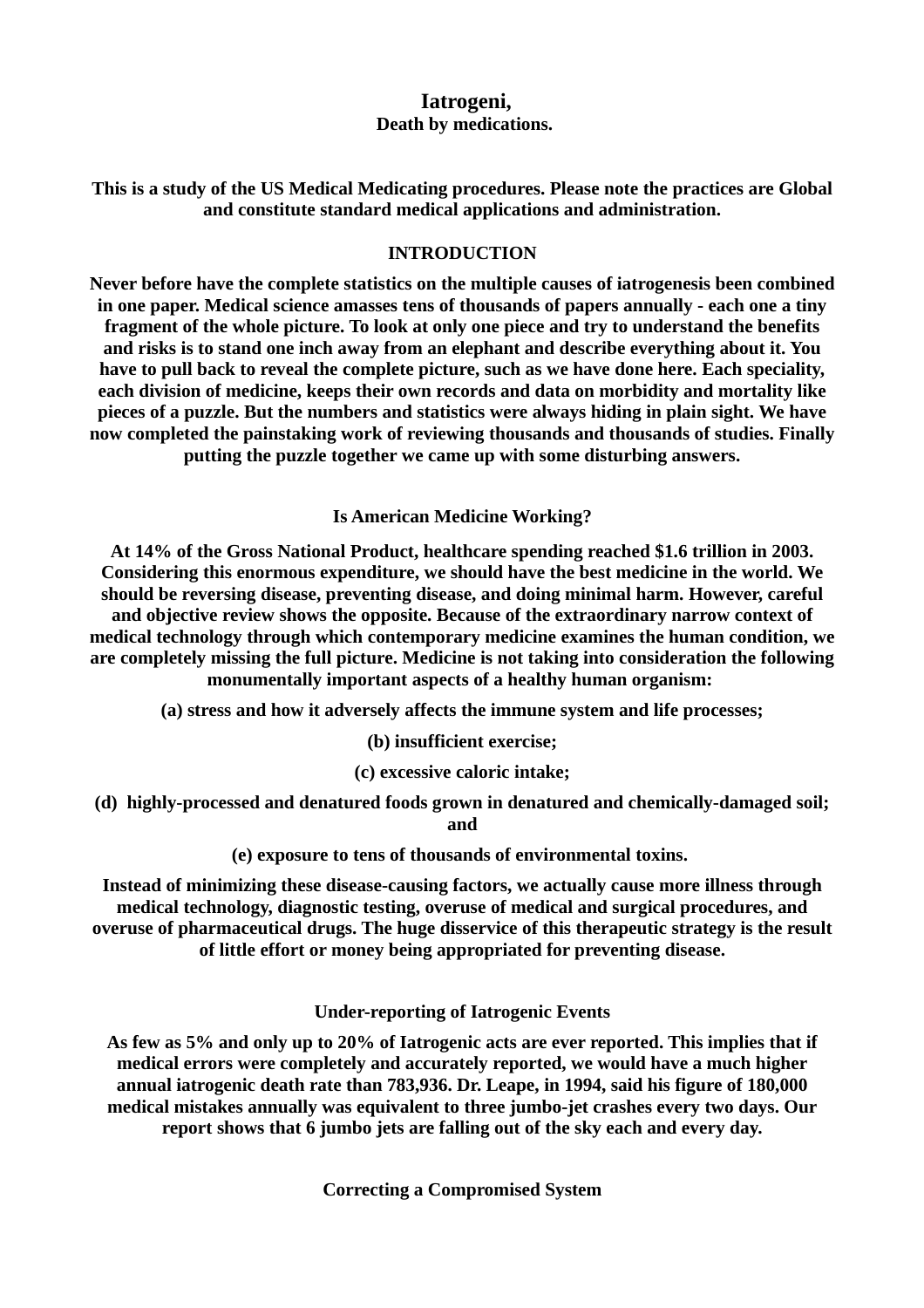**What we must deduce from this report is that medicine is in need of complete and total reform: from the curriculum in medical schools to protecting patients from excessive medical intervention. It is quite obvious that we can't change anything if we are not honest about what needs to be changed. This report simply shows the degree to which change is required. We are fully aware that what stands in the way of change are powerful pharmaceutical companies, medical technology companies, and special interest groups with enormous vested interests in the business of medicine. They fund medical research, support medical schools and hospitals, and advertise in medical journals. With deep pockets they entice scientists and academics to support their efforts. Such funding can sway the balance of opinion from professional caution to uncritical acceptance of a new therapy or drug. You only have to look at the number of invested people on hospital, medical, and government health advisory boards to see conflict of interest. The public is mostly unaware of these interlocking interests. For example, a 2003 study found that nearly half of medical school faculty, who serve on Institutional Review Boards (IRB) to advise on clinical trial research, also serve as consultants to the pharmaceutical industry. The authors were concerned that such representation could cause potential conflicts of interest. A news release by Dr. Erik Campbell, the lead author, said, "Our previous research with faculty has shown us that ties to industry can affect scientific behaviour, leading to such things as trade secrecy and delays in publishing research. It's possible that similar relationships with companies could affect IRB members' activities and attitudes."**

### **Medical Ethics and Conflict of Interest in Scientific Medicine**

**Jonathan Quick, Director of Essential Drugs and Medicines Policy for the World Health Organization wrote in a recent WHO Bulletin: "If clinical trials become a commercial venture in which self-interest overrules public interest and desire overrules science, then the social contract which allows research on human subjects in return for medical advances is broken."**

**Former editor of the New England Journal of Medicine (NEJM), Dr. Marcia Angell, struggled to bring the attention of the world to the problem of commercializing scientific research in her outgoing editorial titled "Is Academic Medicine for Sale?" Angell called for stronger restrictions on pharmaceutical stock ownership and other financial incentives for researchers. She said that growing conflicts of interest are tainting science. She warned that, "When the boundaries between industry and academic medicine become as blurred as they are now, the business goals of industry influence the mission of medical schools in multiple ways." She did not discount the benefits of research but said a Faustian bargain now existed between medical schools and the pharmaceutical industry.**

**Angell left the NEMJ in June, 2000. Two years later, in June, 2002, the NEJM announced that it will now accept biased journalists (those who accept money from drug companies) because it is too difficult to find ones that have no ties. Another former editor of the journal, Dr. Jerome Kassirer, said that was just not the case, that there are plenty of researchers who don't work for drug companies. The ABC report said that one measurable tie between pharmaceutical companies and doctors amounts to over \$2 billion a year spent for over 314,000 events that doctors attend.**

**The ABC report also noted that a survey of clinical trials revealed that when a drug company funds a study, there is a 90% chance that the drug will be perceived as effective whereas a non-drug company-funded study will show favourable results 50% of the time. It appears that**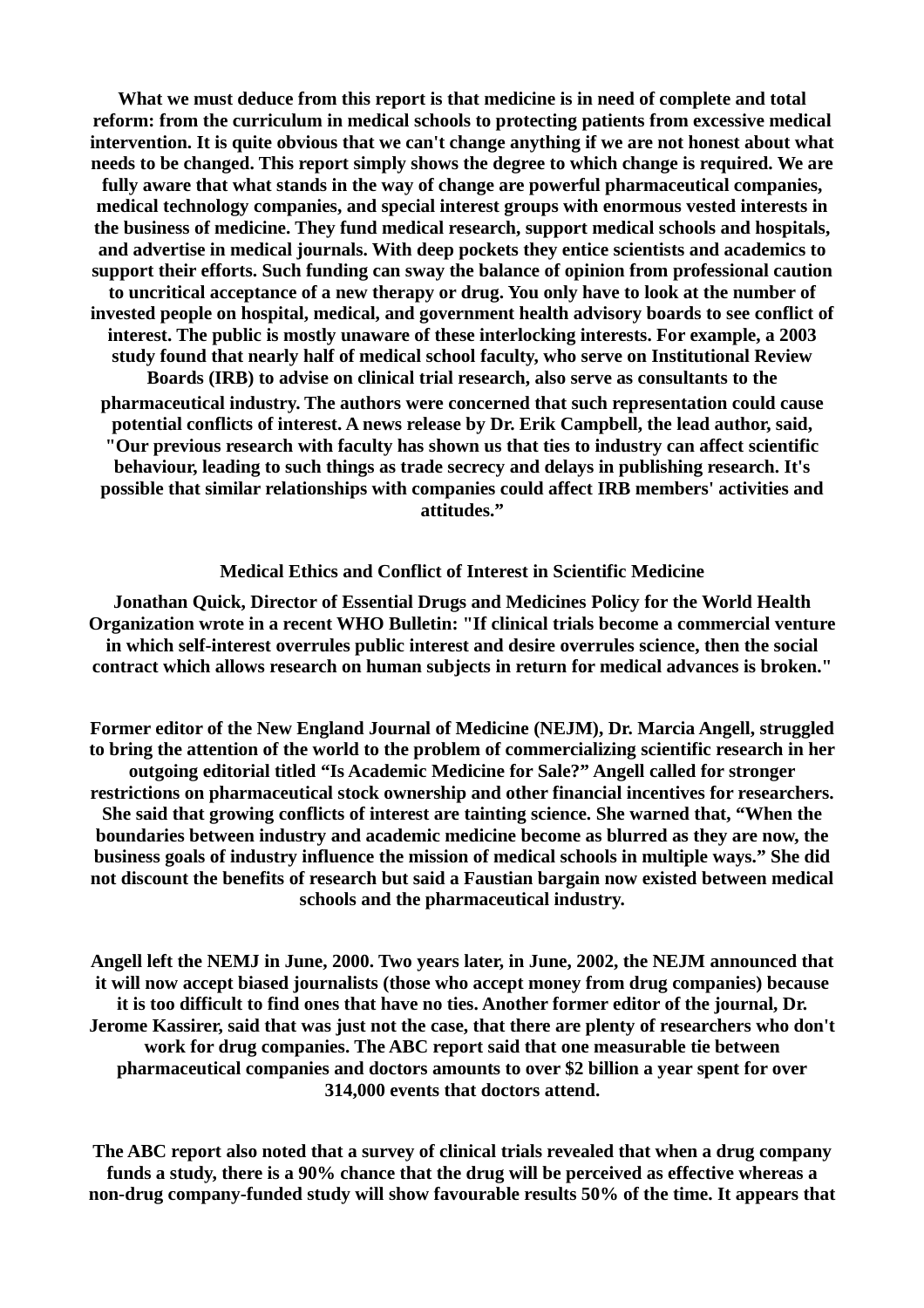**money can't buy you love but it can buy you any "scientific" result you want. The only safeguard to reporting these studies was if the journal writers remained unbiased. That is no longer the case.** 

**Cynthia Crossen, writer for the Wall Street Journal in 1996, published** *Tainted Truth***:** *The Manipulation of Fact in America***, a book about the widespread practice of lying with statistics. Commenting on the state of scientific research she said that, "The road to hell was paved with the flood of corporate research dollars that eagerly filled gaps left by slashed government research funding." Her data on financial involvement showed that in l981 the drug industry "gave" \$292 million to colleges and universities for research. In l991 it "gave" \$2.1 billion.** 

#### **THE FIRST IATROGENIC STUDY**

**Dr. Lucian L. Leape opened medicine's Pandora's box in his 1994 JAMA paper, "Error in Medicine". He began the paper by reminiscing about Florence Nightingale's maxim – "first do no harm." But he found evidence of the opposite happening in medicine. He found that Schimmel reported in 1964 that 20% of hospital patients suffered iatrogenic injury, with a 20% fatality rate. Steel in 1981 reported that 36% of hospitalized patients experienced iatrogenesis with a 25% fatality rate and adverse drug reactions were involved in 50% of the injuries. Bedell in 1991 reported that 64% of acute heart attacks in one hospital were preventable and were mostly due to adverse drug reactions. However, Leape focused on his and Brennan's "Harvard Medical Practice Study" published in 1991. They found that in 1984, in New York State, there was a 4% iatrogenic injury rate for patients with a 14% fatality rate. From the 98,609 patients injured and the 14% fatality rate, he estimated that in the whole of the US. 180,000 people die each year, partly as a result of iatrogenic injury. Leape compared these deaths to the equivalent of three jumbo-jet crashes every two days.**

**Why Leape chose to use the much lower figure of 4% injury for his analysis remains in question. Perhaps he wanted to tread lightly. If Leape had, instead, calculated the average rate among the three studies he cites (36%, 20%, and 4%), he would have come up with a 20% medical error rate. The number of fatalities that he could have presented, using an average rate of injury and his 14% fatality, is an annual 1,189,576 iatrogenic deaths, or over ten jumbo jets crashing every day Leape acknowledged that the literature on medical error is sparse and we are only seeing the tip of the iceberg. He said that when errors are specifically sought out, reported rates are "distressingly high". He cited several autopsy studies with rates as high as 35-40% of missed diagnoses causing death. He also commented that an intensive care unit reported an average of 1.7 errors per day per patient, and 29% of those errors were potentially serious or fatal. We wonder: what is the effect on someone who daily gets the wrong medication, the wrong dose, the wrong procedure; how do we measure the accumulated burden of injury; and when the patient finally succumbs after the tenth error that week, what is entered on the death certificate?**

**Leape calculated the rate of error in the intensive care unit. First, he found that each patient had an average of 178 "activities" (staff/procedure/medical interactions) a day, of which 1.7 were errors, which means a 1% failure rate. To some this may not seem like much, but putting this into perspective, Leape cited industry standards where in aviation a 0.1% failure rate would mean 2 unsafe plane landings per day at O'Hare airport; in the U.S. Mail, 16,000 pieces of lost mail every hour; or in banking, 32,000 bank checks deducted from the wrong bank account every hour.**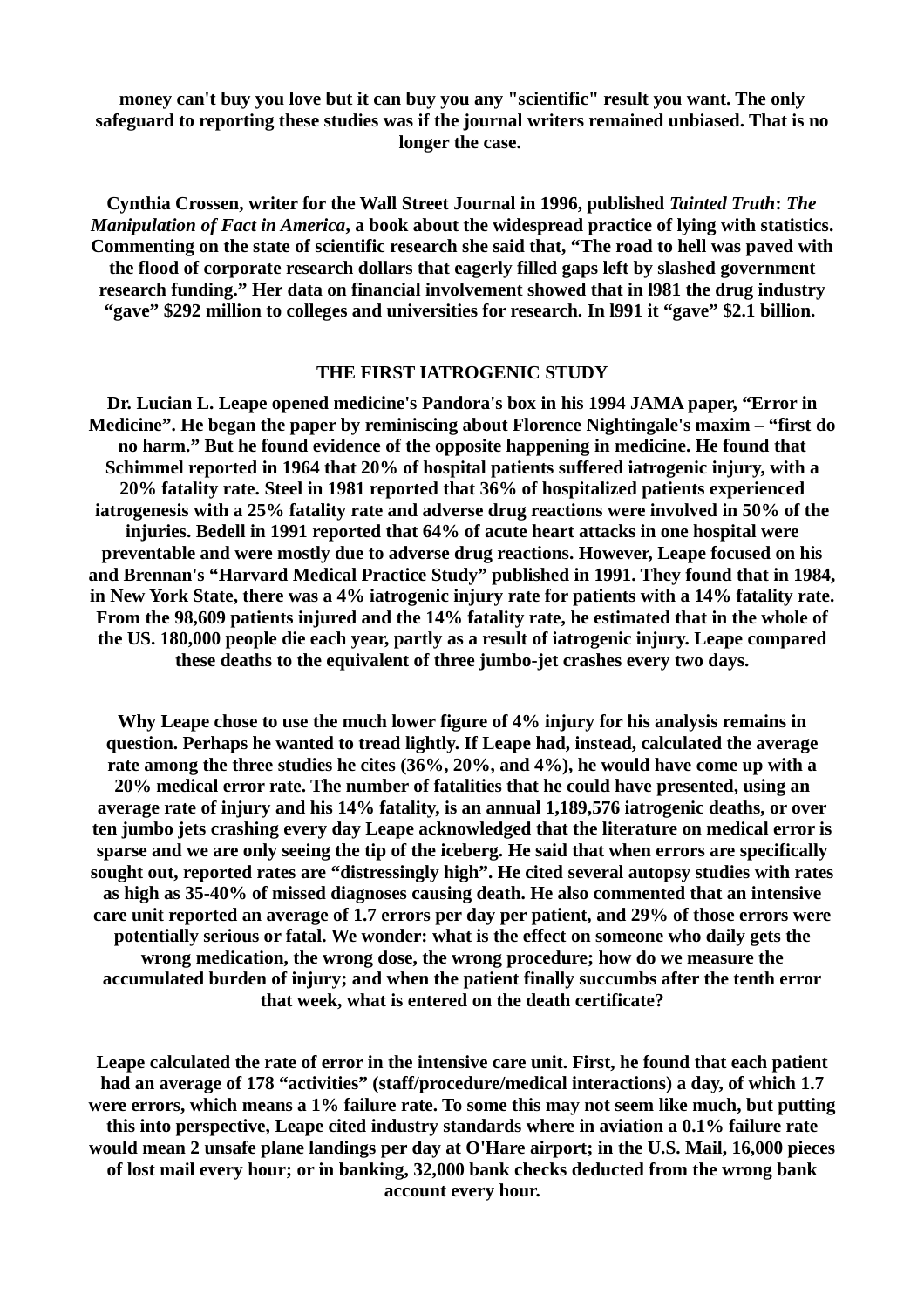**Analysing why there is so much medical error Leape acknowledged the lack of reporting. Unlike a jumbo-jet crash, which gets instant media coverage, hospital errors are spread out over the country in thousands of different locations. They are also perceived as isolated and unusual events. However, the most important reason that medical error is unrecognised and growing, according to Leape, was, and still is, that doctors and nurses are unequipped to deal with human error, due to the culture of medical training and practice. Doctors are taught that mistakes are unacceptable. Medical mistakes are therefore viewed as a failure of character and any error equals negligence. We can see how a great deal of sweeping under the rug takes place since nobody is taught what to do when medical error does occur. Leape cited McIntyre and Popper who said the "infallibility model" of medicine leads to intellectual dishonesty with a need to cover up mistakes rather than admit them. There are no Grand Rounds on medical errors, no sharing of failures among doctors and no one to support them emotionally when their error harms a patient.**

**Leape hoped his paper would encourage medicine "to fundamentally change the way they think about errors and why they occur". It's been almost a decade since this ground breaking work, but the mistakes continue to soar.**

**One year later, in 1995, a report in JAMA said that, "Over a million patients are injured in US. hospitals each year, and approximately 280,000 die annually as a result of these injuries. Therefore, the iatrogenic death rate dwarfs the annual auto-mobile accident mortality rate of 45,000 and accounts for more deaths than all other accidents combined."**

**At a press conference in 1997 Dr. Leape released a nationwide poll on patient iatrogenesis conducted by the National Patient Safety Foundation (NPSF), which is sponsored by the American Medical Association. The survey found that more than 100 million Americans have been impacted directly and indirectly by a medical mistake. Forty-two percent were directly affected and a total of 84% personally knew of someone who had experienced a medical mistake. Dr. Leape is a founding member of the NPSF.**

**Dr. Leape at this press conference also updated his 1994 statistics saying that medical errors in inpatient hospital settings nationwide, as of 1997, could be as high as three million and could cost as much as \$200 billion. Leape used a 14% fatality rate to determine a medical error death rate of 180,000 in 1994. In 1997, using Leape's base number of three million errors, the annual deaths could be as much as 420,000 for inpatients alone. This does not include nursing home deaths, or people in the outpatient community dying of drug side effects or as the result of medical procedures.** 

## **ONLY A FRACTION OF MEDICAL ERRORS ARE REPORTED.**

**Leape, in 1994, said that he was well aware that medical errors were not being reported. According to a study in two obstetrical units in the UK., only about one quarter of the adverse incidents on the units are ever reported for reasons of protecting staff or preserving reputations, or fear of reprisals, including law suits. An analysis by Wald and Shojania found that only 1.5% of all adverse events result in an incident report, and only 6% of adverse drug events are identified properly. The authors learned that the American College of Surgeons gives a very broad guess that surgical incident reports routinely capture only 5-30% of adverse events. In one surgical study only 20% of surgical complications resulted in discussion at Morbidity and Mortality Rounds. From these studies it appears that all the statistics that are gathered may be substantially underestimating the number of adverse drug and medical therapy incidents. It also underscores the fact that our mortality statistics are actually conservative figures.**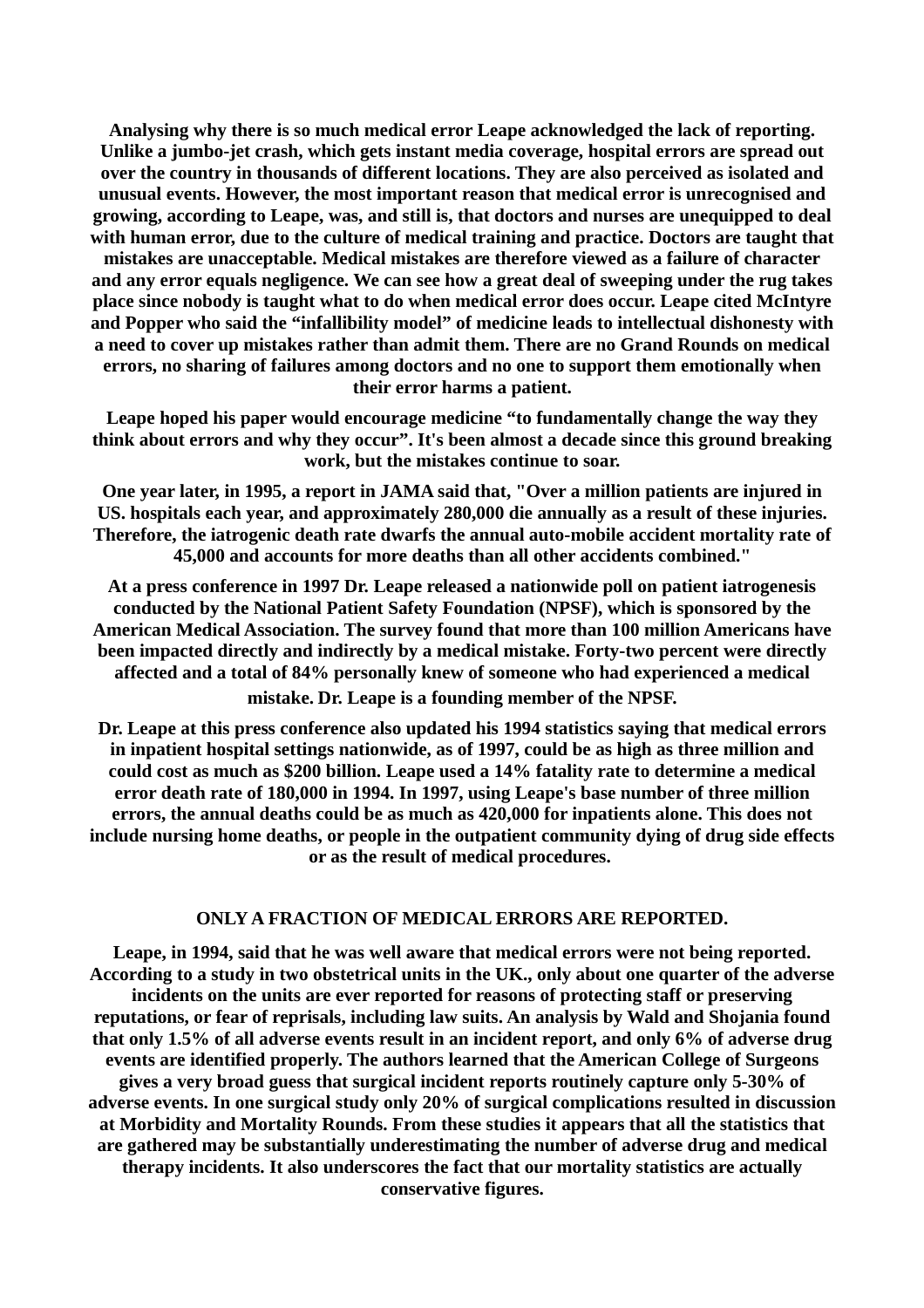**An article in Psychiatric Times outlines the stakes involved with reporting medical errors. They found that the public is fearful of suffering a fatal medical error, and doctors are afraid they will be sued if they report an error. This brings up the obvious question: who is reporting medical errors? Usually it is the patient or the patient's surviving family. If no one notices the error, it is never reported. Janet Heinrich, an associate director at the US. General Accounting Office responsible for health financing and public health issues, testifying before a House subcommittee about medical errors, said that, "The full magnitude of their threat to the American public is unknown." She added, "Gathering valid and useful information about adverse events is extremely difficult." She acknowledged that the fear of being blamed, and the potential for legal liability, played key roles in the under-reporting of errors. The Psychiatric Times noted that the American Medical Association is strongly opposed to mandatory reporting of medical errors. If doctors aren't reporting, what about nurses? In a survey of nurses, they also did not report medical mistakes for fear of retaliation.**

**Standard medical pharmacology texts admit that relatively few doctors ever report adverse drug reactions to the FDA. The reasons range from not knowing such a reporting system exists to fear of being sued because they prescribed a drug that caused harm. However, it is this tremendously flawed system of voluntary reporting from doctors that we depend on to know whether a drug or a medical intervention is harmful.**

**Pharmacology texts will also tell doctors how hard it is to separate drug side effects from disease symptoms. Treatment failure is most often attributed to the disease and not the drug or the doctor. Doctors are warned, Probably nowhere else in professional life are mistakes so easily hidden, even from ourselves. It may be hard to accept, but not difficult to understand, why only one in twenty side effects is reported to either hospital administrators or the FDA.**

**If hospitals admitted to the actual number of errors and mistakes, which is about 20 times what is reported, they would come under intense scrutiny. Jerry Phillips, associate director of the Office of Post Marketing Drug Risk Assessment at the FDA, confirms this number. "In the broader area of adverse drug reaction data, the 250,000 reports received annually probably represent only 5% of the actual reactions that occur. Dr. Jay Cohen, who has extensively researched adverse drug reactions, comments that because only 5% of adverse drug reactions are being reported, there are, in reality, five million medication reactions each year.**

**It remains that whatever figure you choose to believe about the side effects from drugs, all the experts agree that you have to multiply that by 20 to get a more accurate estimate of what is really occurring in the burgeoning "field" of iatrogenic medicine.**

**A 2003 survey is all the more distressing because there seems to be no improvement in errorreporting even with all the attention on this topic. Dr. Dorothea Wild surveyed medical residents at a community hospital in Connecticut. She found that only half of the residents were aware that the hospital had a medical error-reporting system, and the vast majority didn't use it at all. Dr. Wild says this does not bode well for the future. If doctors don't learn error-reporting in their training, they will never use it. And she adds that error reporting is the first step in finding out where the gaps in the medical system are and fixing them. That first baby step has not even begun.**

## **PUBLIC SUGGESTIONS ON IATROGENESIS**

**In a telephone survey, 1,207 adults were asked to indicate how effective they thought the following would be in reducing preventable medical errors that resulted in serious harm:**

**· giving doctors more time to spend with patients: very effective 78%**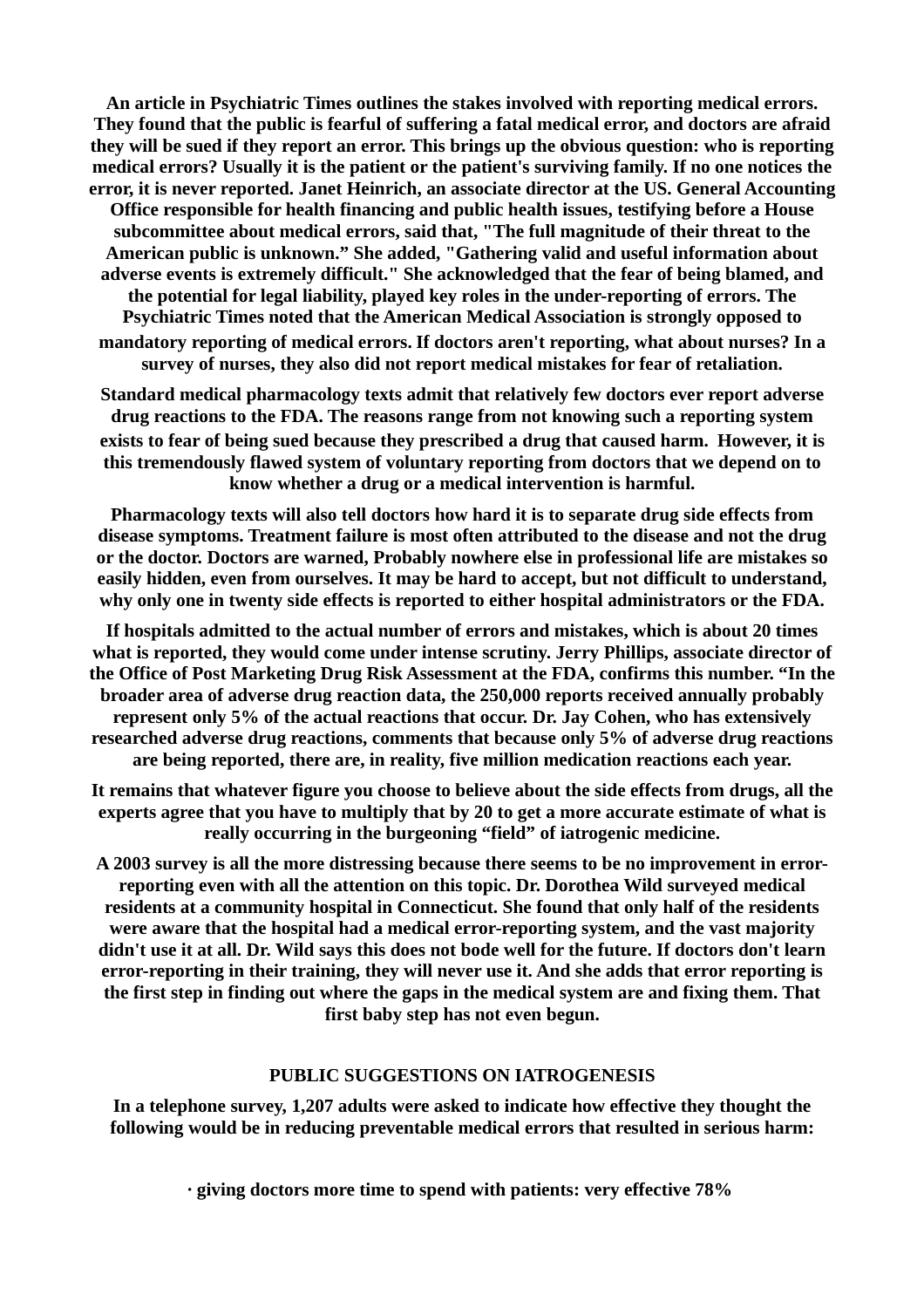**· requiring hospitals to develop systems to avoid medical errors: very effective 74%** 

**· better training of health professionals: very effective 73%** 

# **· using only doctors specially trained in intensive care medicine on intensive care units: very effective 73%**

**· requiring hospitals to report all serious medical errors to a state agency: very effective 71%** 

**· increasing the number of hospital nurses: very effective 69%** 

**· reducing the work hours of doctors-in-training to avoid fatigue: very effective 66%** 

**· encouraging hospitals to voluntarily report serious medical errors to a state agency: very effective 62%** 

# **DRUG IATROGENESIS**

**Drugs comprise the major treatment modality of scientific medicine. With the discovery of the "Germ Theory" medical scientists convinced the public that infectious organisms were the cause of illness. Finding the "cure" for these infections proved much harder than anyone imagined. From the beginning, chemical drugs promised much more than they delivered. But far beyond not working, the drugs also caused incalculable side effects. The drugs themselves, even when properly prescribed, have side effects that can be fatal, as Lazarou's study shows. But human error can make the situation even worse.**

# **Medication Errors**

**A survey of a 1992 national pharmacy database found a total of 429,827 medication errors from 1,081 hospitals. Medication errors occurred in 5.22% of patients admitted to these hospitals each year. The authors concluded that a minimum of 90,895 patients annually were harmed by medication errors in the country as a whole.**

**A 2002 study shows that 20% of hospital medications for patients had dosage mistakes. Nearly 40% of these errors were considered potentially harmful to the patient. In a typical 300 patient hospital the number of errors per day were 40.**

**Problems involving patients' medications were even higher the following year. The error rate intercepted by pharmacists in this study was 24%, making the potential minimum number of patients harmed by prescription drugs 417,908.**

# **Recent Adverse Drug Reactions**

**More recent studies on adverse drug reactions show that the figures from 1994 (published in Lazarou's 1998 JAMA article) may be increasing. A 2003 study followed four hundred patients after discharge from a tertiary care hospital (hospital care that requires highly specialized skills, technology, or support services). Seventy-six patients (19%) had adverse**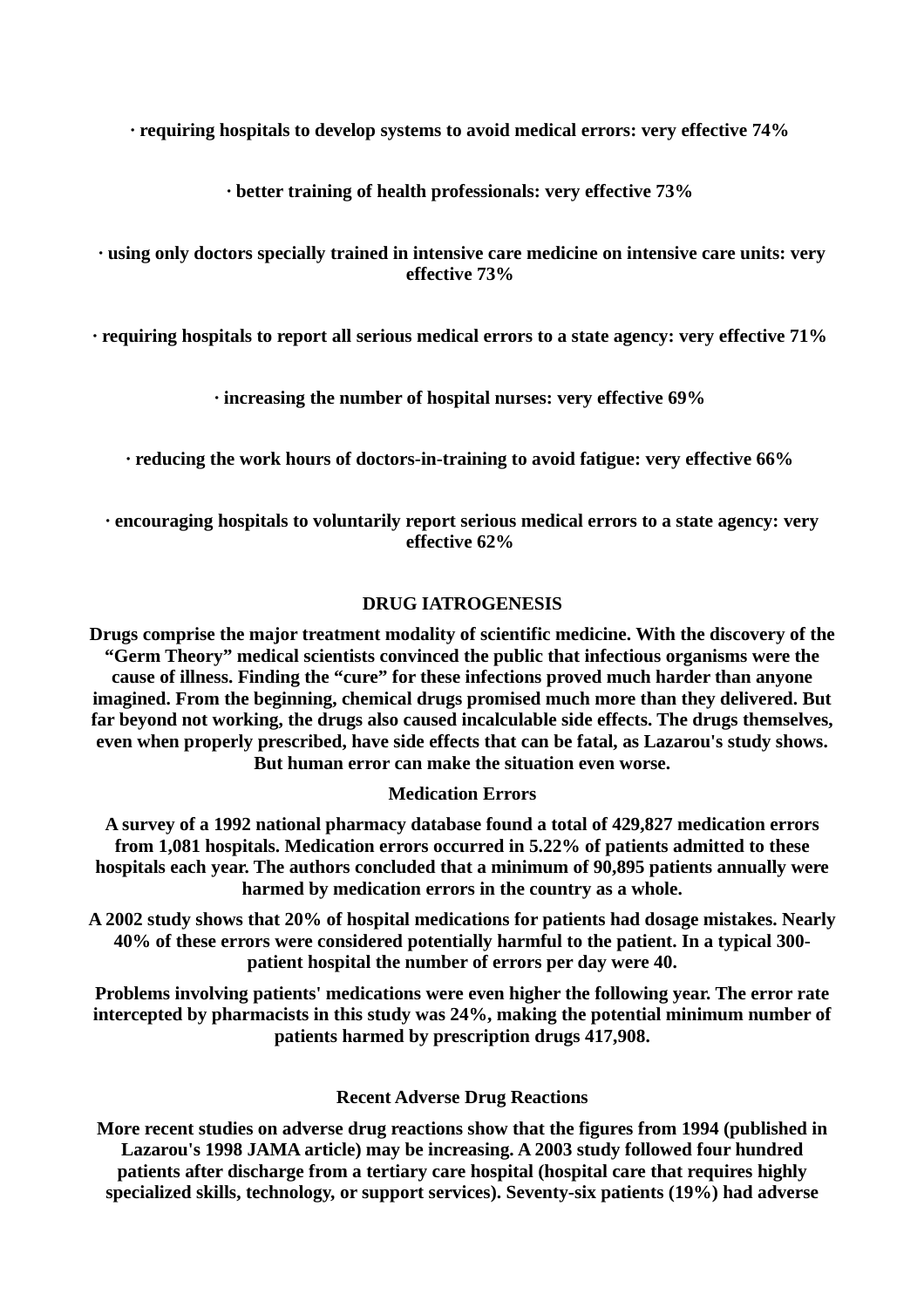**events. Adverse drug events were the most common at 66%. The next most common events were procedure-related injuries at 17%.**

**In a NEJM study an alarming one-in-four patients suffered observable side effects from the more than 3.34 billion prescription drugs filled in 2002. One of the doctors who produced the study was interviewed by Reuters and commented that, "With these 10-minute appointments, it's hard for the doctor to get into whether the symptoms are bothering the patients." William**

**Tierney, who editorialized on the NEJM study, said "… given the increasing number of powerful drugs available to care for the ageing population, the problem will only get worse."**

**The drugs with the worst record of side effects were the SSRIs, the NSAIDs, and calciumchannel blockers. Reuters also reported that prior research has suggested that nearly 5% of hospital admissions - over 1 million per year - are the result of drug side effects. But most of the cases are not documented as such. The study found one of the reasons for this failure: in nearly two-thirds of the cases, doctors couldn't diagnose drug side effects or the side effects persisted because the doctor failed to heed the warning signs.**

### **Medicating Our Feelings**

**We only need to look at the side effects of antidepressant drugs, which give hope to a depressed population. Patients seeking a more joyful existence and relief from worry, stress, and anxiety, fall victim to the messages blatantly displayed on TV and billboards. Often, instead of relief, they also fall victim to a myriad of iatrogenic side effects of antidepressant medication.**

**Also, a whole generation of antidepressant users has resulted from young people growing up on Ritalin. Medicating youth and modifying their emotions must have some impact on how they learn to deal with their feelings. They learn to equate coping with drugs and not their inner resources. As adults, these medicated youth reach for alcohol, drugs, or even street drugs, to cope. According to the Journal of the American Medical Association, "Ritalin acts much like cocaine." Today's marketing of mood-modifying drugs, such as Prozac or Zoloft, makes them not only socially acceptable but almost a necessity in today's stressful world.**

#### **Television Diagnosis**

**In order to reach the widest audience possible, drug companies are no longer just targeting medical doctors with their message about antidepressants. By 1995 drug companies had tripled the amount of money allotted to direct advertising of prescription drugs to consumers. The majority of the money is spent on seductive television ads. From 1996 to 2000, spending rose from \$791 million to nearly \$2.5 billion. Even though \$2.5 billion may seem like a lot of money, the authors comment that it only represents 15% of the total pharmaceutical advertising budget. According to medical experts "there is no solid evidence on the appropriateness of prescribing that results from consumers requesting an advertised drug." However, the drug companies maintain that direct-to-consumer advertising is educational. Dr. Sidney M.Wolfe, of the Public Citizen Health Research Group in Washington, D.C., argues that the public is often misinformed about these ads. People want what they see on television and are told to go to their doctor for a prescription. Doctors in private practice either acquiesce to their patients' demands for these drugs or spend valuable clinic time trying to talk patients out of unnecessary drugs. Dr. Wolfe remarks that one important study found that people mistakenly believe that the "FDA reviews all ads before they are released and allows only the safest and most effective drugs to be promoted directly to the public."**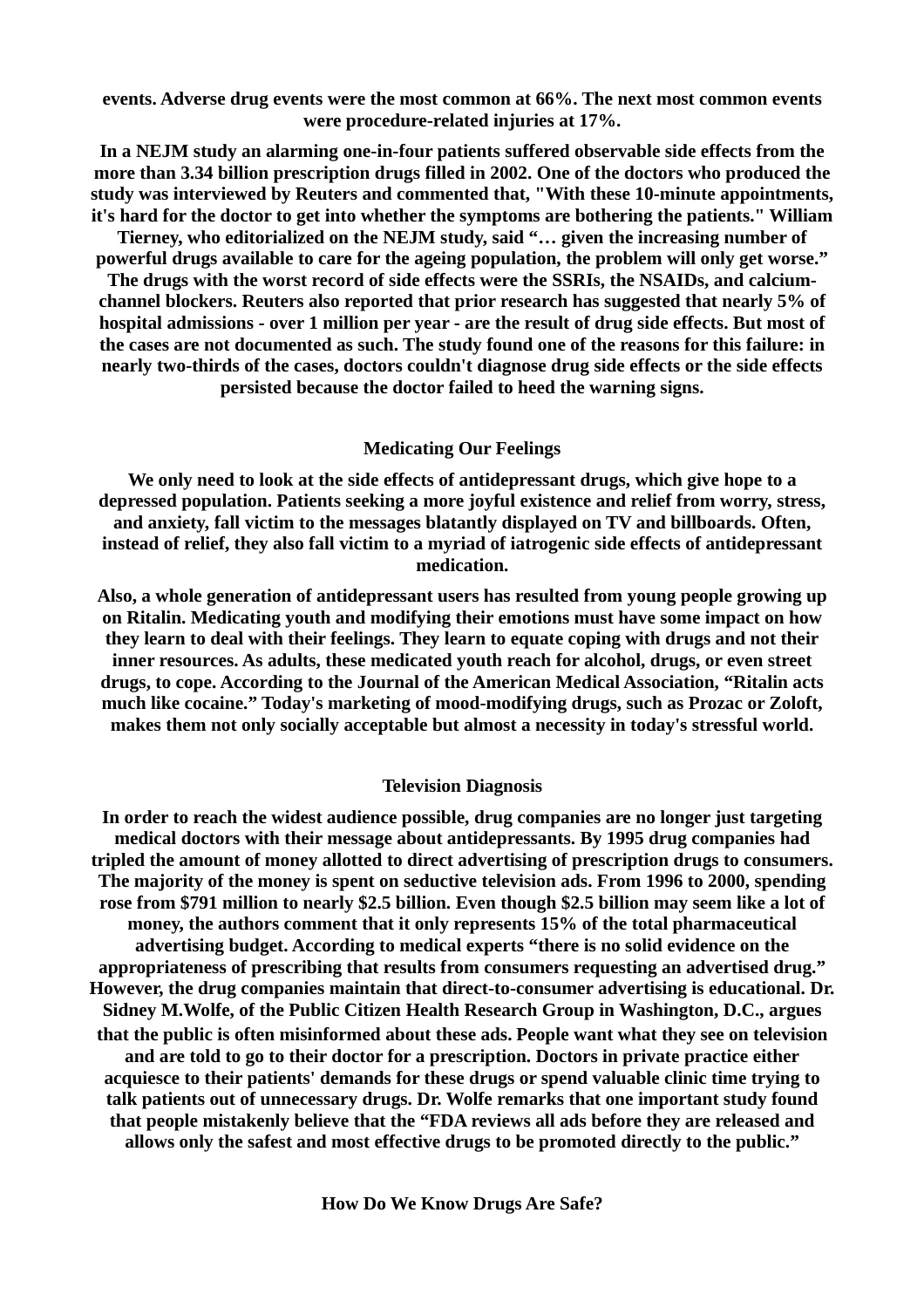**Another aspect of scientific medicine that the public takes for granted is the testing of new drugs. Unlike the class of people that take drugs who are ill and need medication, in general, drugs are tested on individuals who are fairly healthy and not on other medications that can interfere with findings. But when they are declared "safe" and enter the drug prescription books, they are naturally going to be used by people on a variety of other medications and who also have a lot of other health problems. Then, a new Phase of drug testing called Post-Approval comes into play, which is the documentation of side effects once drugs hit the market. In one very telling report, the General Accounting Office (an agency of the US. Government) "found that of the 198 drugs approved by the FDA between 1976 and 1985... 102 (or 51.5%) had serious post-approval risks... the serious post-approval risks (included) heart failure, myocardial infarction, anaphylaxis, respiratory depression and arrest, seizures, kidney and liver failure, severe blood disorders, birth defects and fetal toxicity, and blindness."**

**The investigative show NBC's "Dateline" wondered if your doctor is moonlighting as a drug rep. After a year-long investigation they reported that because doctors can legally prescribe any drug to any patient for any condition, drug companies heavily promote "off-label" and frequently inappropriate and non-tested uses of these medications in spite of the fact that these drugs are only approved for specific indications they have been tested for.**

**The leading causes of adverse drug reactions are antibiotics (17%), cardiovascular drugs (17%), chemotherapy (15%), and analgesics and anti-inflammatory agents (15%).**

### **Specific Drug Iatrogenesis: Antibiotics**

**Dr. Egger, in a recent editorial, wrote that after fifty years of increasing use of antibiotics, 30 million pounds of antibiotics are used in America per year. Twenty-five million pounds of this total are used in animal husbandry. The vast majority of this amount, twenty-three million pounds, is used to try to prevent disease, the stress of shipping, and to promote growth. Only 2 million pounds are given for specific animal infections. Dr. Egger reminds us that low concentrations of antibiotics are measurable in many of our foods, rivers, and streams around the world. Much of this is seeping into bodies of water from animal farms.**

**Egger says overuse of antibiotics results in food-borne infections resistant to antibiotics. Salmonella is found in 20% of ground meat but constant exposure of cattle to antibiotics has made 84% of salmonella resistant to at least one anti-salmonella antibiotic. Diseased animal food accounts for 80% of salmonellosis in humans, or 1.4 million cases per year. The conventional approach to dealing with this epidemic is to radiate food to try to kill all organisms but keep using the antibiotics that cause the original problem. Approximately 20% of chickens are contaminated with Campylobacter jejuni causing 2.4 million human cases of illness annually. Fifty-four percent of these organisms are resistant to at least one anticampylobacter antimicrobial.**

**A ban on growth-promoting antibiotics in Denmark began in 1999, which led to a decrease from 453,200 pounds to 195,800 pounds within a year. Another report from Scandinavia found that taking away antibiotic growth promoters had no or minimal effect on food production costs. Egger further warns that in America the current crowded, unsanitary methods of animal farming support constant stress and infection, and are geared toward high antibiotic use. He says these conditions would have to be changed along with cutting back on antibiotic use.**

**In America, over 3 million pounds of antibiotics are used every year on humans. With a population of 284 million Americans, this amount is enough to give every man, woman and child 10 teaspoons of pure antibiotics per year. Egger says that exposure to a steady stream of antibiotics has altered pathogens such as Streptococcus pneumoniae, Staplococcus aureus,**